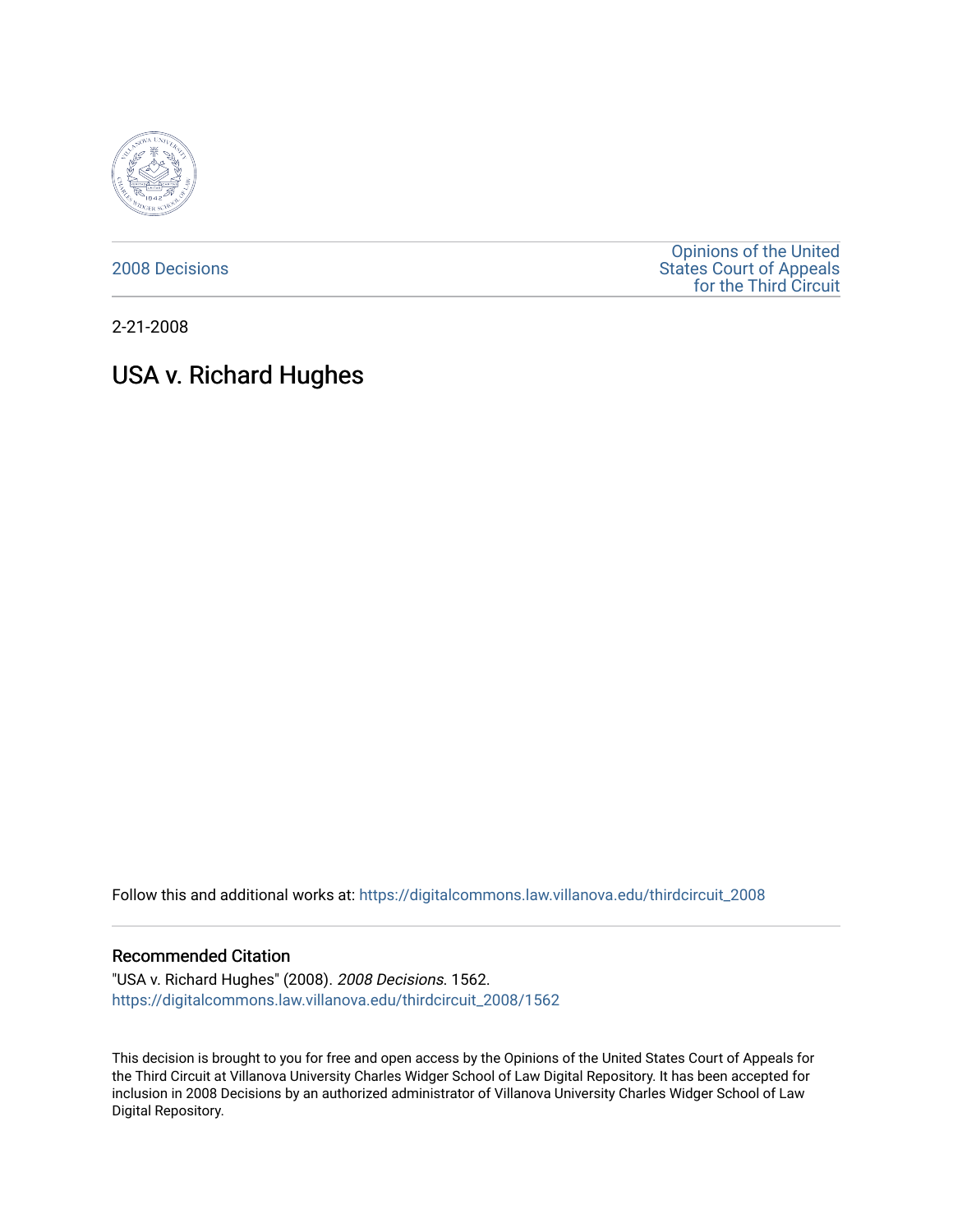## NOT PRECEDENTIAL

UNITED STATES COURT OF APPEALS FOR THE THIRD CIRCUIT

l

l

l

 $\overline{\phantom{a}}$ 

l

l

l

No. 06-2107

### UNITED STATES OF AMERICA

v.

RICHARD HUGHES, Appellant

Appeal from the United States District Court for the Western District of Pennsylvania (D.C. Criminal No. 05-cr-00153) District Judge: Honorable Arthur J. Schwab

Submitted Under Third Circuit LAR 34.1(a) January 31, 2008

Before: RENDELL and CHAGARES, Circuit Judges, and POLLAK, \*District Judge.

(Filed: February 21, 2008)

OPINION OF THE COURT

**<sup>\*</sup>**Honorable Louis H. Pollak, Senior Judge of the United States District Court for the Eastern District of Pennsylvania, sitting by designation.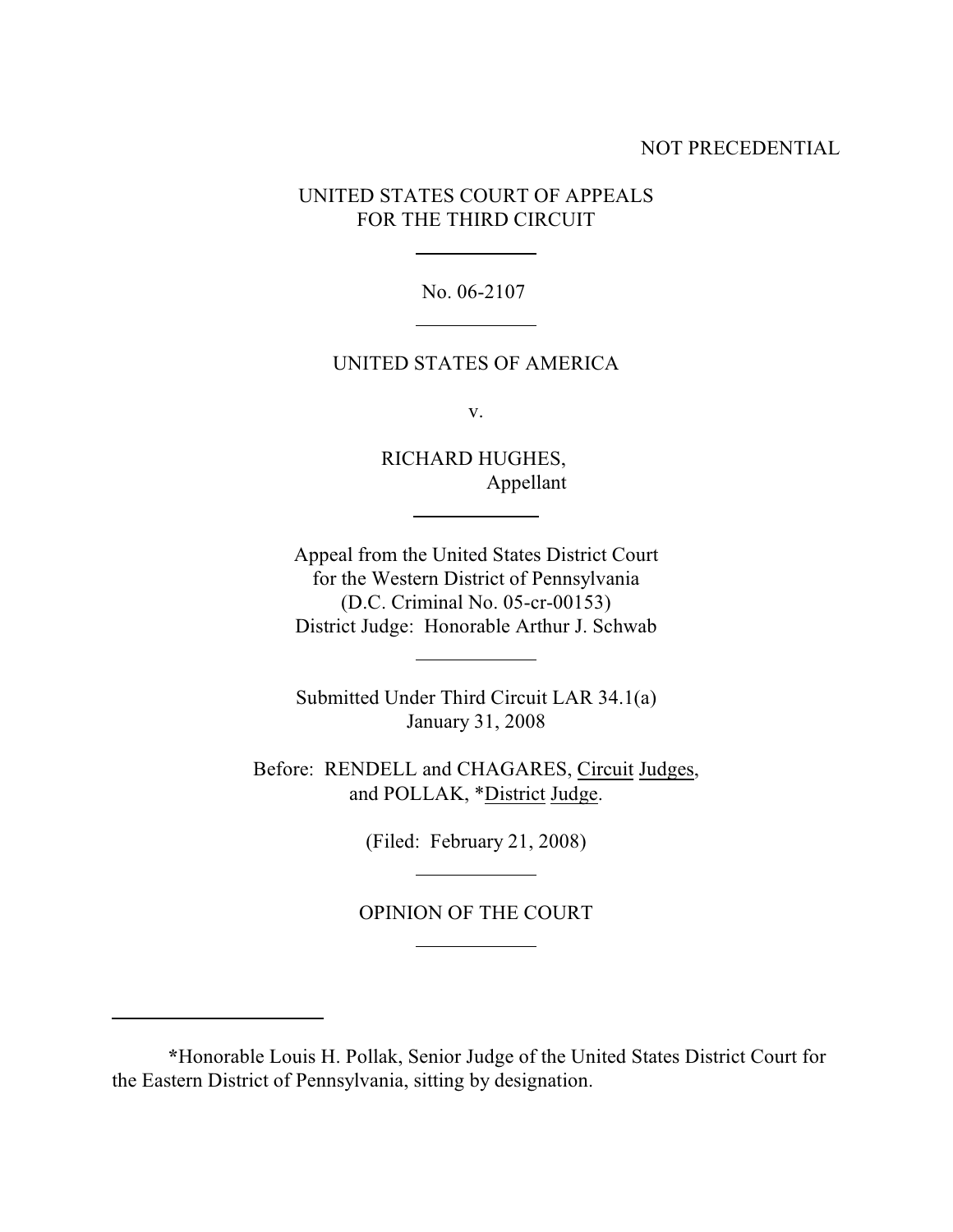#### RENDELL, *Circuit Judge*.

Richard Hughes was charged with possession of a firearm by a convicted felon in violation of 18 U.S.C.  $\S$  922(g)(1) and 924(e). He pled guilty on October 18, 2005, and, on March 24, 2006, the District Court sentenced Hughes to the mandatory minimum sentence of 15 years' incarceration pursuant to the Armed Career Criminal Act, 18 U.S.C. § 924(e). Hughes timely appealed. Counsel has filed a brief pursuant to *Anders v. California*, 386 U.S. 738 (1967), requesting permission to withdraw because he is unable to find any non-frivolous issues for appeal after a conscientious review of the record. Hughes was given notice of his counsel's intent to withdraw and has not filed a *pro se* brief. We have jurisdiction under 28 U.S.C. § 1291 and 18 U.S.C. § 3742(a). For the reasons stated below, we will grant counsel's motion to withdraw and affirm the District Court's judgment of sentence.

Evaluation of an *Anders* brief requires a twofold inquiry: (1) whether counsel has thoroughly examined the record for appealable issues and has explained why any such issues are frivolous; and (2) whether an independent review of the record presents any nonfrivolous issues. *United States v. Youla*, 241 F.3d 296, 300 (3d Cir. 2001). Where the *Anders* brief appears adequate on its face, our review is limited to the portions of the record identified in the brief, along with any issues raised by an appellant in a *pro se* brief. *See id.* at 301. We conclude that the brief in this case is adequate, and, in the absence of a *pro se* brief by the appellant, it will guide our independent review of the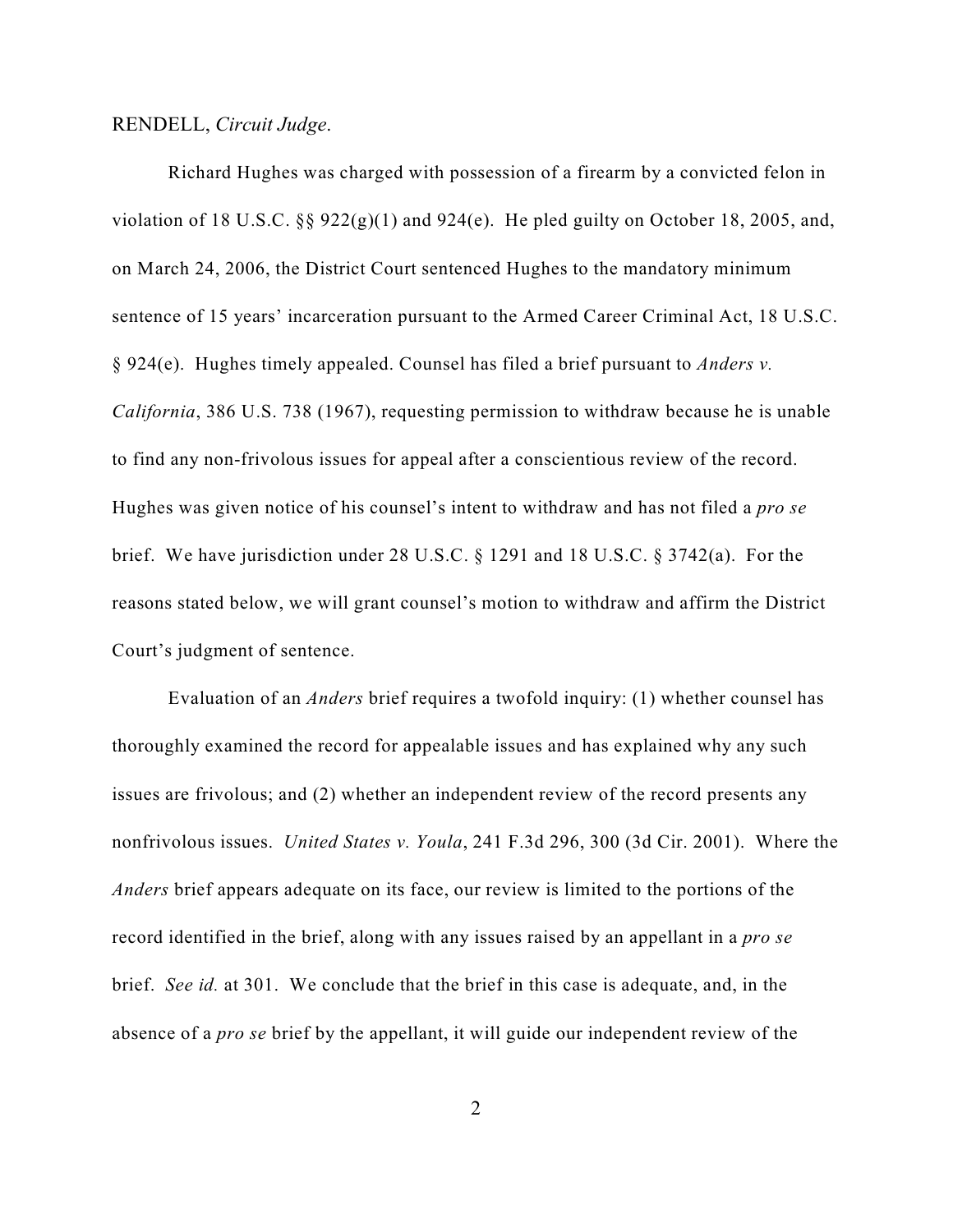record.

Pursuant to his obligation under the first prong of our analysis, counsel has identified several potential, but frivolous, issues. By entering an unconditional guilty plea to two Counts, Hughes waived all claims for appellate relief with the exception of claims (1) that the court lacked jurisdiction to accept the plea, (2) that the plea is invalid under applicable statutory and constitutional standards, and (3) that the sentence is illegal. *See United States v. Broce*, 488 U.S. 563 (1989). Neither of the first two categories of unwaived claims applies as the Court had jurisdiction under 18 U.S.C. § 3231 and the Change of Plea hearing shows that the guilty plea was valid, knowing, and voluntary pursuant to Fed. R. Crim. P. 11 and *Boykin v. Alabama*, 395 U.S. 238 (1969). Counsel identifies three issues related to Hughes' sentence.

First, counsel raises the issue of the applicability of the Armed Career Criminal Act (ACCA) to Hughes. Hughes incurred more than the three prior convictions necessary for the ACCA to apply. Hughes' criminal record includes a plea of guilty to burglary in 1989 and a plea of guilty to 17 counts of burglary in 1991. PSR ¶¶38, 44 & 45. Although 17 of the prior convictions result from a single judicial proceeding, they arise from separate criminal episodes on 16 different dates and in 12 separate locations and thus are treated as multiple convictions. *See United States v. Randolph*, 364 F.3d 118, 123-24 (3d Cir. 2004). Counsel also notes that Hughes received more than constitutionally adequate notice of the government's intention to seek the enhanced sentence under the ACCA. *See*